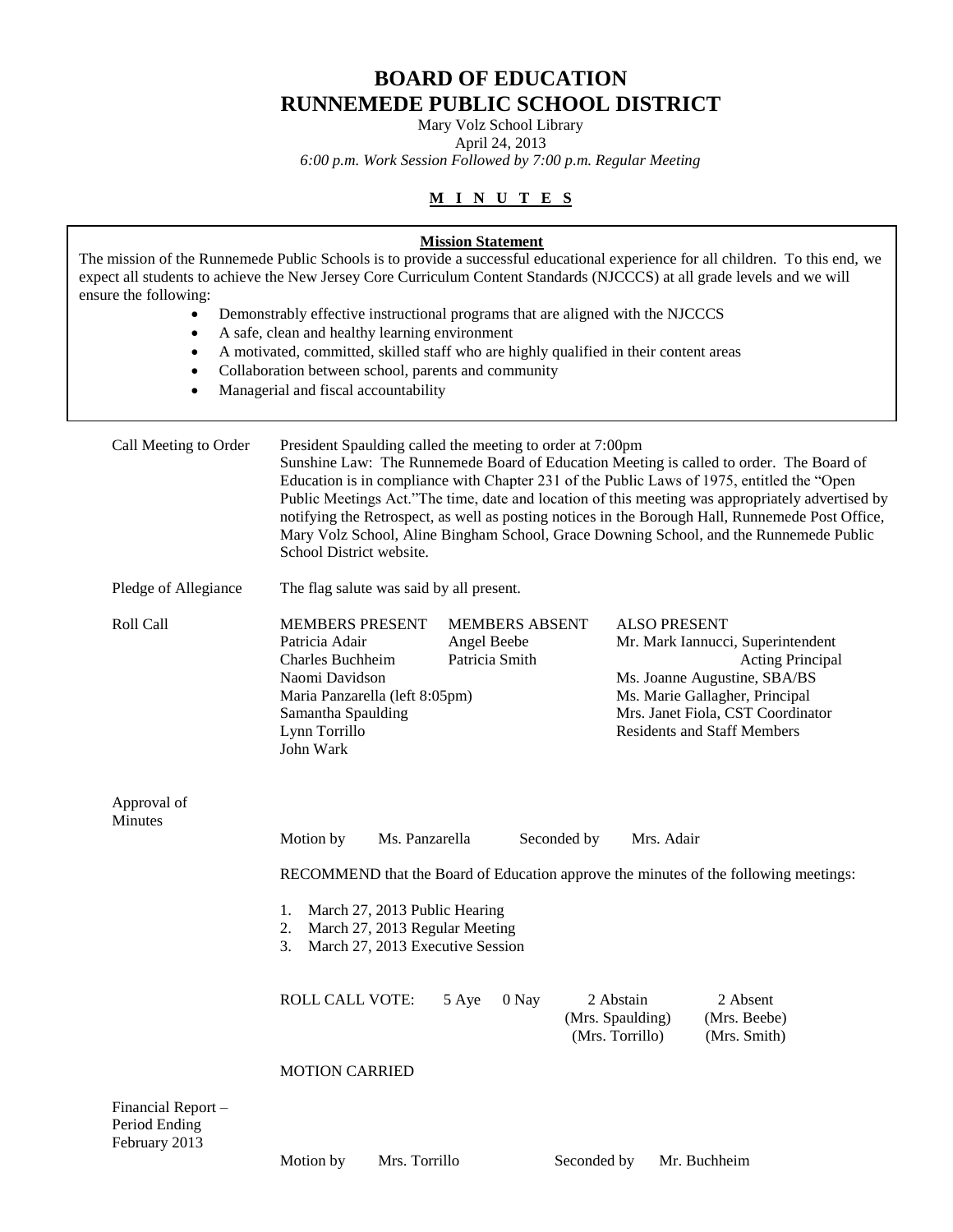RECOMMEND that the Board of Education approve the following resolution:

Board Secretary Financial, Revenue and Treasurer's Reports

- A. Board Secretary's Report in accordance with 18A: 17-36 and 18A: 17-9 for the month of February 2013. The Board Secretary certifies that no line item account has between over expended in violation of N.J.A.C. 6A:23A-16.10 (c) 3 and that sufficient funds are available to meet the District's financial obligations for the remainder of the fiscal year.
- B. Treasurer's Report in accordance with 18A:17-36 and 18A:17-9 for the month of February. The Treasurer's and Secretary's report are in agreement for the month of February 2013.
- C. Board Secretary in accordance with N.J.A.C. 6A:23A-16.10 (c) 2 certifies that there are no changes in anticipated revenue amounts or revenue sources.
- D. Board of Education Certification pursuant to N.J.A.C. 6A:23A-16.10 (c) 4 We certify that after review of the secretary's monthly financial report (appropriations section) and upon consultation with the appropriate District officials, that to the best of our knowledge no major accounts or funds have been over expended in violation of N.J.A.C. 6A:23A-16.10 (b) and that sufficient funds are available to meet the District's financial obligations for the remainder of the fiscal year.

 \_\_\_\_\_\_\_\_\_\_\_\_\_\_\_\_\_\_\_\_\_\_\_\_\_\_\_\_\_\_\_\_\_\_ April 24, 2013 Joanne Augustine, Business Administrator Date

## ROLL CALL VOTE: 7 Aye 0 Nay 0 Abstain 2 Absent

(Mrs. Beebe) (Mrs. Smith)

#### MOTION CARRIED

Correspondence Mrs. Spaulding announced that the Board received a copy of the notification of retirement that is listed on the agenda.

Recognition of Citizens

for agenda items only The Public is reminded that they should attempt to resolve problems and/or complaints through initial contact with the staff member or members involved therein and the Chief School Administrator prior to petitioning the Board of Education. Complaints should only be brought to the Board after the appropriate school staff has had a reasonable opportunity to resolve the problem at the employee level. Statement should be limited to topics to be addressed on the published agenda and limited in length to 3 minutes.

> The Board President will recognize those individuals in the audience whom wish to comment on any action items on this Agenda. Please respect the following procedures:

- 1. Be recognized by Board President.
- 2. State your full name and address.
- 3. Identify the resolution/item number on which you wish to comment.
- 4. Wait to be recognized before you make your comment.
- 5. Limit your comments to the specific resolution/items.
- 6. Limit your comments to (3) minutes per person.

No public comment. President Spaulding closed the public comment section of the meeting.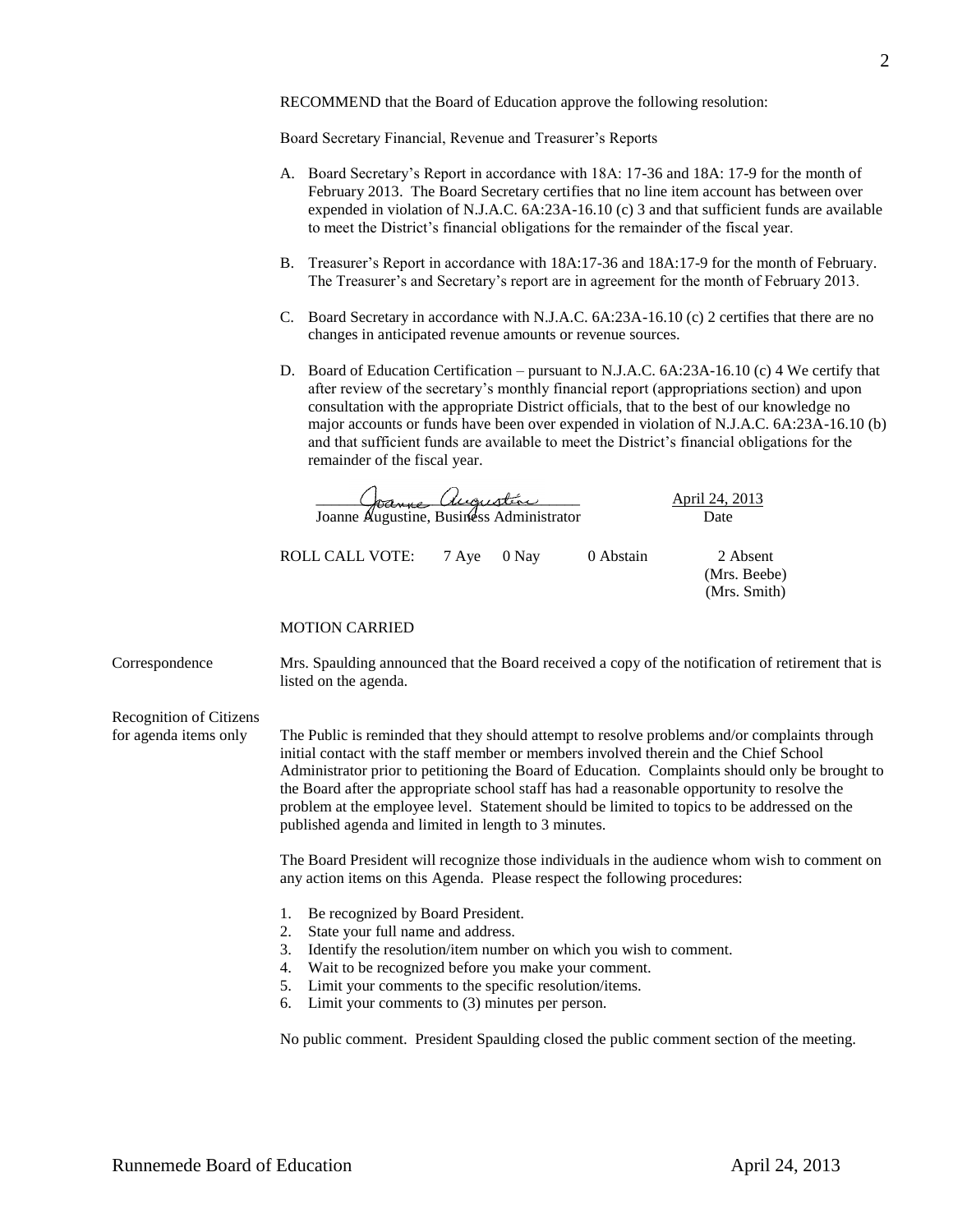## Secretary's Report Ms. Augustine reported on the following activities in addition to routine business:

- Activities in addition to routine business include:
- A. 2013-14 Budget presentation and submission
- B. Reimbursement Request IDEA FY13
- C. Reimbursement Request NCLB FY13
- D. Reimbursement Request 2012-15 Race to the Top Grant
- E. Review 2013 Personal/Financial Disclosure Statements
- F. Facilitate completion of Online Board Self-Evaluation
- G. QSAC follow up documentation for county DOE office
- H. Initiate planning process for various summer facility work
- Superintendent's Report Mr. Iannucci reported on the following items of interest:
	- A. Attendance/Enrollment Reports **Attachment X.1**

Principals' Reports Principals reported on the following items of interest:

#### A. Fire and Security Drills to date were conducted as follows:

| <b>SCHOOL</b>  | <b>TYPE OF DRILL</b> | <b>DATES</b>          |
|----------------|----------------------|-----------------------|
| <b>BINGHAM</b> | <b>FIRE</b>          | 3/11                  |
|                | <b>LOCKDOWN</b>      | 3/28 (Active Shooter) |
| <b>DOWNING</b> | <b>FIRE</b>          | 3/11                  |
|                | <b>LOCKDOWN</b>      | 3/27 (Active Shooter) |
| <b>VOLZ</b>    | <b>FIRE</b>          | 3/27                  |
|                | <b>LOCKDOWN</b>      | 3/26 (Active Shooter) |

Mrs. Gallagher also commented that the Art Show had a good turnout.

- B. Nurse's Report (on file)
- C. Buildings and Grounds Report (on file)
- D. Special Education Report (on file)

#### Other Reports A. PTA Report

Mrs. Wilson reminded everyone that the Basket Auction is Friday, 4/26. They have 130 baskets. Tickets are \$20 for 25 tickets. The \$1,500 raffle cost \$5 per ticket or \$20 for a book of 5.

- B. Committee Reports
	- Camden County Education Services Commission none
	- NJSBA Report Mrs. Adair reported on the passage of Bill S-2057 "The Anti-Big Brother Act." The bill requires school districts that supply laptops and other electronic devices that can remotely track student activities must also provide parents/guardians with a written notice that it may collect information or activity of the student. Mrs. Adair also reported on upcoming events.
	- Black Horse Pike Mrs. Wilson reported on several new staff members including the Superintendent Dr. Repici.
	- Negotiations Mrs. Davidson advised that there will be a negotiations meeting on Tuesday, April 30 at 6:30pm. Initial proposals will be exchanged.

Old Business None

New Business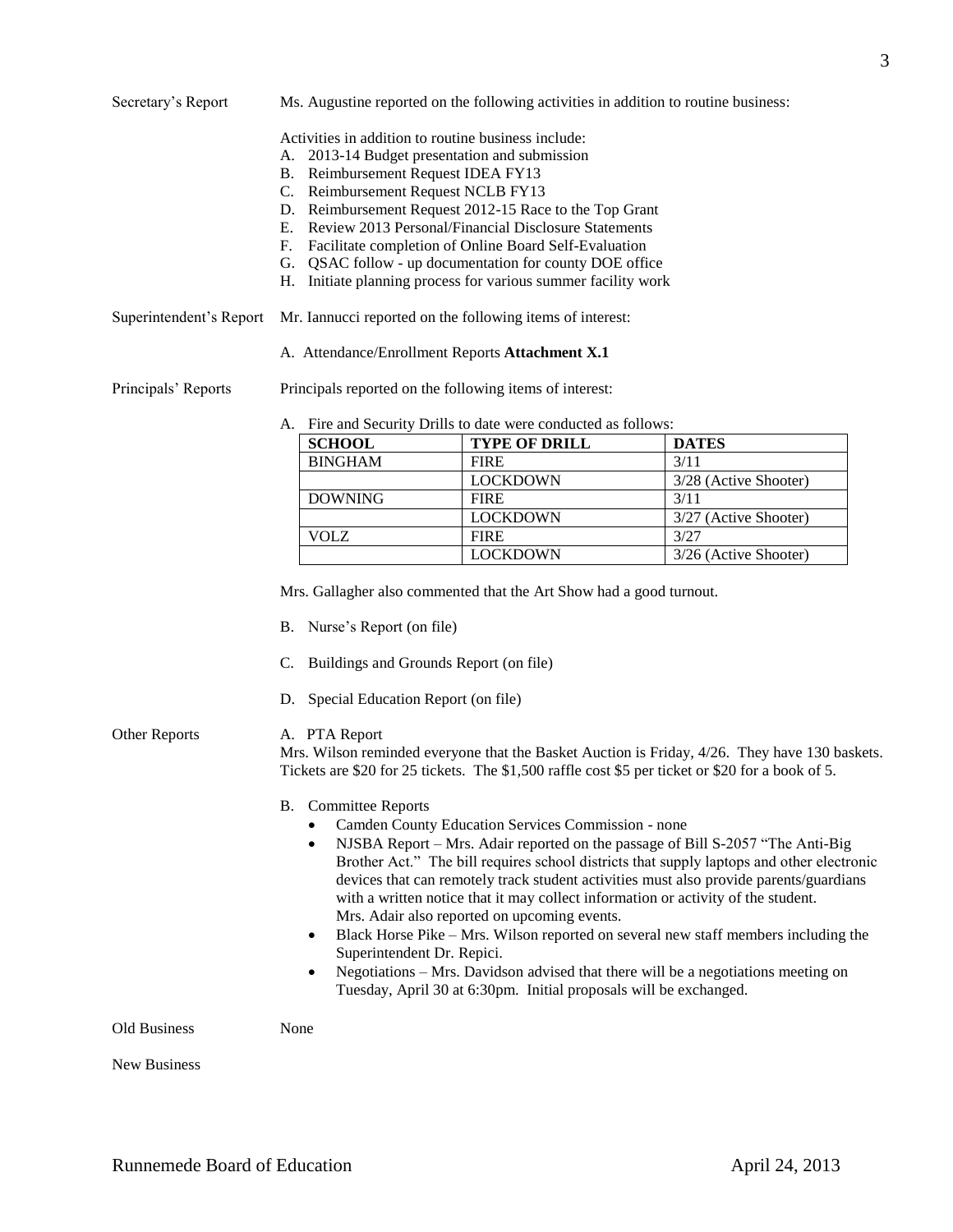# PROPERTY &

TRANSPORTATION Motion by Ms. Panzarella seconded by Mrs. Davidson that the Board approve items 1 through 4 on the recommendation of the Superintendent and School Business Administrator.

1. Facility Use

| <b>Facility</b> | User         | <b>Purpose</b>                 | Date          | <b>Time</b>                    |
|-----------------|--------------|--------------------------------|---------------|--------------------------------|
| Volz Soccer     | Juliana Pray | 4 <sup>th</sup> Grade Kickball | $5 - 17 - 13$ | $4^{th}$ Grade - 2:15 -        |
| Field           |              | $5^{th} - 8^{th}$ Grade        |               | 3:00 pm Kickball,              |
| Volz All        |              | Dance                          |               | 3:00-3:45 snacks in            |
| Purpose         |              |                                |               | APR                            |
| Room            |              |                                |               | $5^{th} - 8^{th}$ Grade - 6:30 |
|                 |              |                                |               | $-8:30$ pm Dance               |

#### 2. Field Trips

| <b>Location</b> | <b>Purpose</b>                      | Date    | <b>Students</b>       | <b>Advisor</b>          |
|-----------------|-------------------------------------|---------|-----------------------|-------------------------|
| Bingham         | $8th$ grade students will           | 5/1/13  | $8th$ Grade           | Jacqueline De Feo       |
| School          | observe, participate in             |         | Men of                | <b>Scott Marakovits</b> |
|                 | learning activities, and read       |         | Distinction/G         |                         |
|                 | books to Bingham students           |         | irls in Action        |                         |
|                 |                                     |         | Group                 |                         |
| Downing         | 8 <sup>th</sup> grade students will | 5/29/13 | 8 <sup>th</sup> Grade | Jacqueline De Feo       |
| School          | observe, participate in             |         | Men of                | <b>Scott Marakovits</b> |
|                 | learning activities, and read       |         | Distinction           |                         |
|                 | books to Downing students           |         | $/Girls$ in           |                         |
|                 |                                     |         | <b>Action Group</b>   |                         |

- 3. Proposal from Radar Security to install 20 upgraded exterior security cameras at all three schools in the amount of \$6,900. Cameras have night vision and a high resolution viewing range up to 400 feet.
- 4. Proposal from Haddon Locksmith to remove existing interior stairway doors in six doorways and install new fire rated doors and panic bars at Aline Bingham School. Door upgrade is required by Fire Marshall. Cost to upgrade Bingham School is \$27,000. Proposal is lowest received.

| ROLL CALL VOTE: | 7 Aye 0 Nay | 0 Abstain | 2 Absent     |
|-----------------|-------------|-----------|--------------|
|                 |             |           | (Mrs. Beebe) |
|                 |             |           | (Mrs. Smith) |

#### MOTION CARRIED

PERSONNEL Motion by Mrs. Davidson seconded by Ms. Panzarella that the Board approve items 1 through 3 on the recommendation of the Superintendent and School Business Administrator:.

- 1. Accept with regret the resignation of Robert A. Mungo, II, as Assistant Principal for the Mary Volz School, effective Friday, May 24, 2013 or prior. (see attached)
- 2. Accept with regret the resignation notification, with intent to retire, of Dorothy Thomas, effective June 30, 2013. (see attached)
- 3. Accept with regret the resignation notification, with intent to retire, of Cynthia D. King, effective June 30, 2013. (see attached)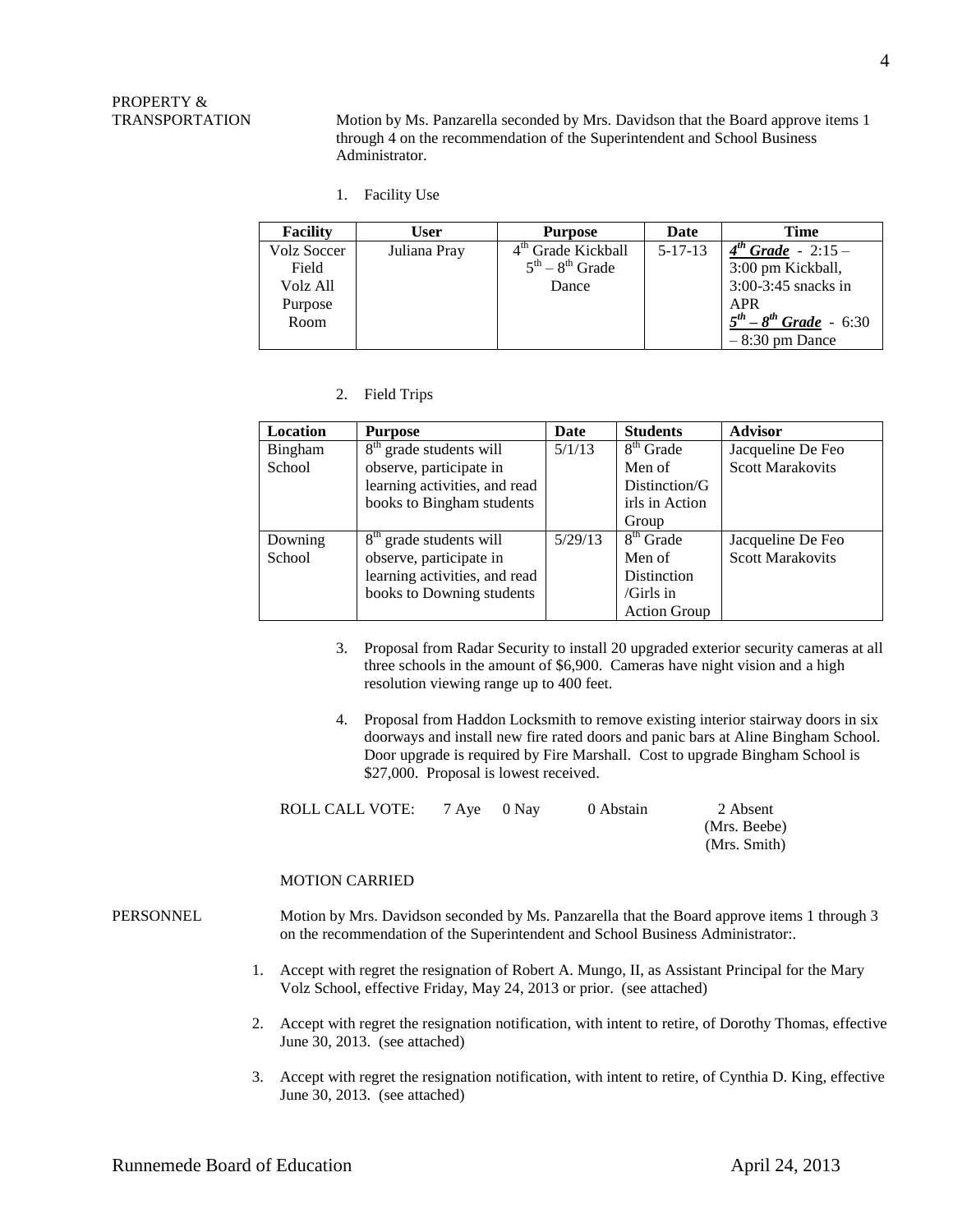(Mrs. Beebe) (Mrs. Smith)

#### MOTION CARRIED

On behalf of the Board of Education, President Spaulding thanked the staff members for their years of service, and wished them well.

FINANCE Motion by Mrs. Davidson seconded by Mr. Buchheim to approve items 1 through 8 on the recommendation of the Superintendent and School Business Administrator

- 1. Transfers and Appropriation/Revenue Adjustments February 2013 Cash Report – February 2013
- 2. Professional Development Workshops

| <b>Name</b>         | <b>Workshop/Conference</b>              | Date(s)/Time/Location             | Cost       |
|---------------------|-----------------------------------------|-----------------------------------|------------|
| <b>Butch Bruner</b> | <b>Fundamentals of Boiler Operation</b> | July 19, 2013                     | \$50.00    |
|                     | Seminar – NJSBAIG & Hartford            | $8:00am - 3:00 pm$                | Mileage    |
|                     | <b>Steam Boiler Company</b>             | Ramada Inn, Vineland, NJ          |            |
| Lori Hynes          | Common Core & Using the Model           | April 22, 2013                    | Mileage    |
|                     | Curriculum for Special Educators -      | $1:00 \text{pm} - 3:00 \text{pm}$ |            |
|                     | <b>NJDOE</b>                            | <b>Gloucester County Fire</b>     |            |
|                     |                                         | Academy, Clarksboro, NJ           |            |
| Melinda Otero       | Nonviolent Crisis Intervention -        | May 14-17, 2013                   | \$2,018.00 |
|                     | Crisis Prevention Institute             | $8:00am - 3:00pm$                 | Mileage    |
|                     |                                         | Wyndham Mount Laurel              |            |
|                     |                                         | Mt. Laurel, NJ                    |            |
| Kathy Malatesta     | Central Office                          | May 14, 2013                      | \$50 each  |
| Lori Laundra        | <b>Administrative Secretaries</b>       | $9:00am - 3:00pm$                 | Mileage    |
|                     | Sponsor - NJASBO                        | Double Tree, Mt. Laurel           |            |

3. Payment of Bills (Bills Lists attached)

| <b>ACCOUNT PERIOD/BATCH #</b>        | <b>TOTAL AMOUNT</b> |
|--------------------------------------|---------------------|
| Bills List #1 $-$ Payroll 03/15/2013 | \$347,243.15        |
| Bills List $#2$ – Payroll 03/30/2013 | \$360,795.50        |
| Bills List #3 - April 23, 2013       | \$231,408.47        |
| Bills List $#4 - April 24$ , 2013    | \$149,580.72        |
| Cafeteria                            | \$7,256.95          |
| Total                                | 1,096,284.79        |

- 4. Renewal of Archway Programs (before and after school care) for the 2013-2014 school year. Agreement includes \$1,800.00 renewal fee to district.
- 5. Payment of 19 accrued unused vacation days at the per diem rate of \$535.51 (total of \$10,174.69) for Dr. Nancy Ward.
- 6. Emergency Generator Set Planned Maintenance Agreement with Penn Power Systems for all three generator sets and transfer switches. Inspection and maintenance are required in order to satisfy warranty.
- 7. An Electric Generation Service Agreement between Runnemede Board of Education and Direct Energy Business, LLC. The district is a member of the Alliance for Competitive Energy Services which is a shared service among numerous NJ school districts. The Alliance combines the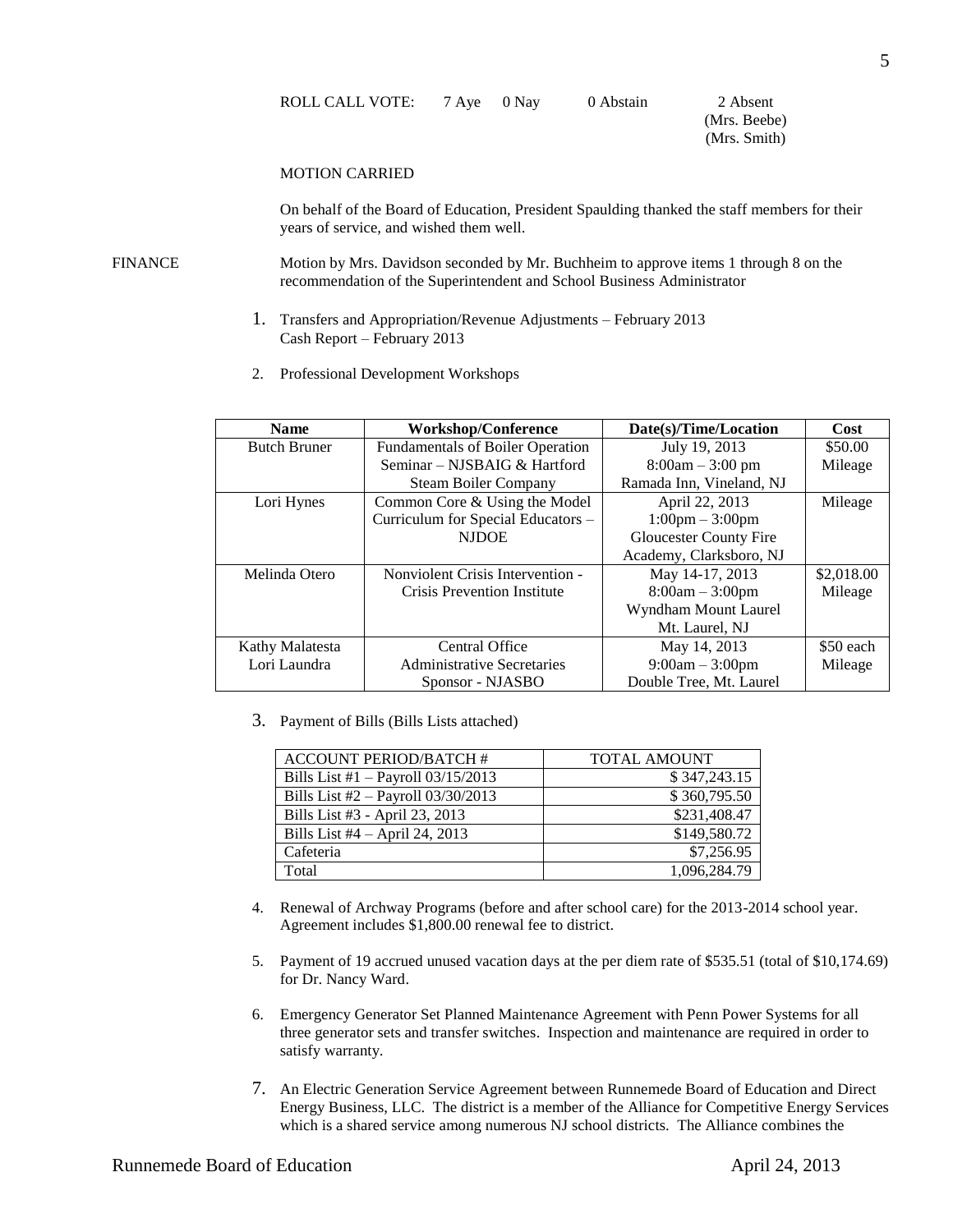buying power and accepts bids for electric and gas. The term of the electric supply contract is 24 months beginning with the meter reading for May 2013.

8. 2013-14 contract with Paul's Commodity Hauling, Inc. for hauling State Commodities from Safeway Cold Storage in Vineland, NJ to Runnemede Board of Education.

| ROLL CALL VOTE: | 7 Ave 0 Nav | 0 Abstain | 2 Absent     |
|-----------------|-------------|-----------|--------------|
|                 |             |           | (Mrs. Beebe) |
|                 |             |           | (Mrs. Smith) |

#### MOTION CARRIED

Motion by Ms. Panzarella seconded by Mrs. Adair to approve item 9 on the recommendation of the Superintendent and School Business Administrator

9. Resolution opposing the recommendation of the NJ Dept of Education to provide funding based upon the attendance of resident children instead of the current funding based upon enrollment of resident school children.

#### **RESOLUTION Support New Jersey Schools on the Enrollment of Resident Children**

Whereas, the Department of Education has recommended to the New Jersey State Legislature that the funding of our public schools in the State of New Jersey shall be based upon the average daily attendance of school children which is contrary to current law (The School Funding Reform Act of 2008) which provides funding on the basis of average daily enrollment, and

Whereas, the Department of Education has determined that an appropriate average daily attendance rate of 96% shall be the level of attendance for all New Jersey school districts, and districts that demonstrate an attendance rate of less than 96% shall suffer a loss of school aid for the 2013/14 school year, and

Whereas, a 96% attendance rate is equal to a child being absent from school no more than seven days in one school year, and

Whereas, it is the opinion of the Runnemede Board of Education that a 96% attendance rate is an arbitrary standard to apply to all New Jersey School Districts and is contrary to the history of funding in this State and the School Funding Reform Act of 2008, and

Whereas, New Jersey school districts must staff, equip, feed, and transport our children based upon the enrollment of students , and we do not send teachers home, or stop the buses, or turn off the lights, or sell their textbooks when a child is absent for health or other family reasons, and

Whereas, the recommendation of the Department of Education to penalize districts by reducing school aid when a district cannot demonstrate an average daily attendance in excess of 96% simply shifts the burden to support a thorough and efficient education to the local taxpayer,

Now Therefore Be It Resolved that the Runnemede Board of Education does hereby declare that the recommendation of the Department of Education to provide school funding based upon the attendance of children for the 2013/14 school year is contrary to current law and fails to recognize that districts provide staff and resources for an adequate public education for all "enrolled" resident children in their school district, and

Be it Further Resolved that the Runnemede Board of Education hereby requests it's local legislators in particular and all legislators in general to reject the recommendation of the N.J. Department of Education to fund the public schools of the State of New Jersey based upon the attendance of resident children and to comply with our current school funding law which provides State support based upon the enrollment of resident school children.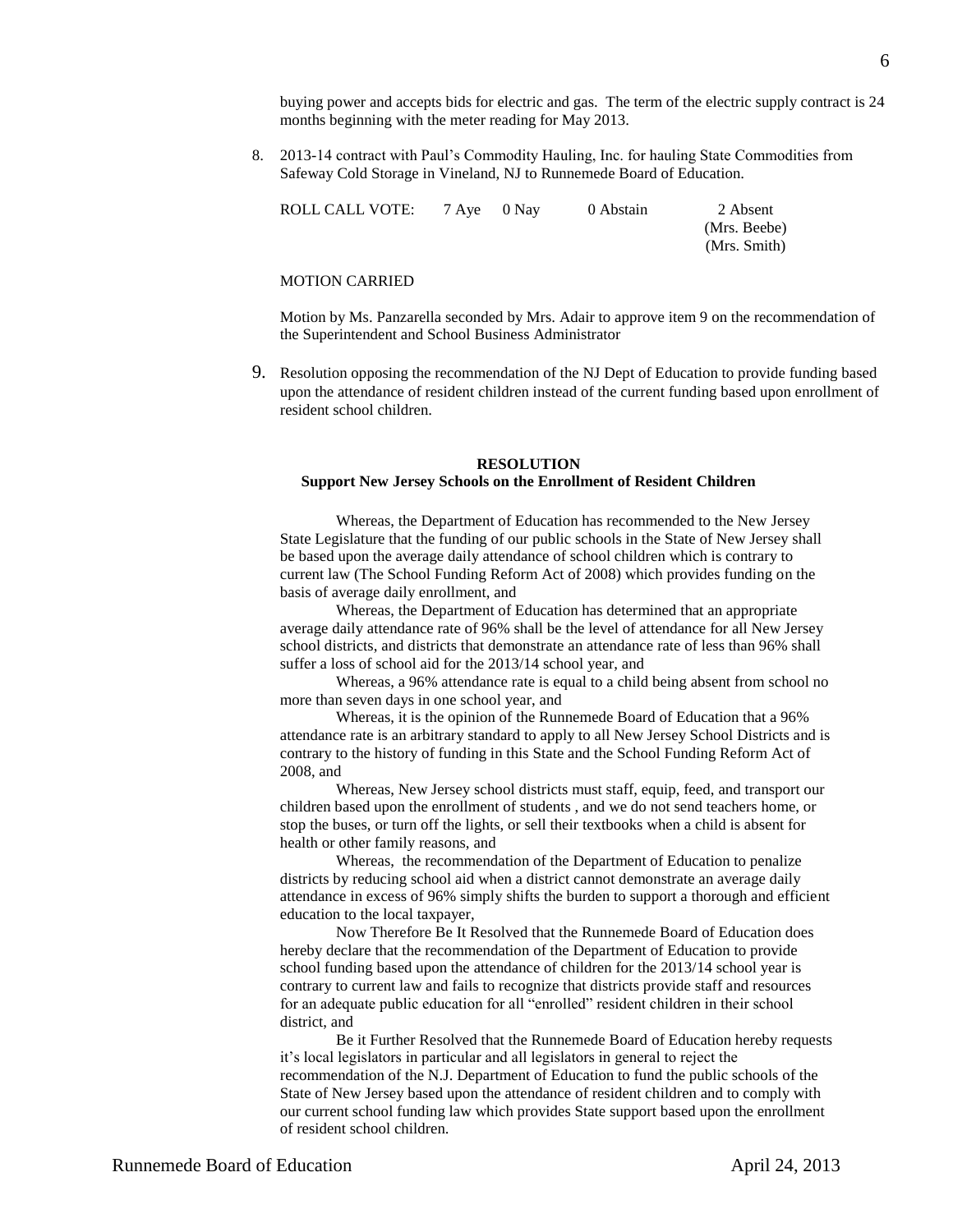| ROLL CALL VOTE: |  | 7 Aye 0 Nay | 0 Abstain | 2 Absent |
|-----------------|--|-------------|-----------|----------|
|-----------------|--|-------------|-----------|----------|

(Mrs. Beebe) (Mrs. Smith)

#### MOTION CARRIED

Motion by Ms. Panzarella seconded by Mr. Wark to approve items 10 through 12 on the recommendation of the Superintendent and School Business Administrator

- 10. Licensing and maintenance fee for the 2013-14 school year to participate in the NJ Cooperative Bid Maintenance program with Educational Data Services, Inc. Total cost \$2,900.
- 11. Resolution authorizing the use of awarded vendors through Educational Data Services. WHEREAS, the State of New Jersey has encouraged school districts to cooperatively purchase supplies and/or services; and WHEREAS, Educational Data Services provides a list of vendors who have been awarded bids through their open bid process; and WHEREAS, the Runnemede Board of Education in an effort to save taxpayers money through efficient and cost effective purchasing has entered into an agreement with Educational Data services to participate in the cooperative bids for supplies and services; NOW, THEREFORE BE IT RESOLVED that the Runnemede Board of Education approve the

following vendor who has been awarded a bid through the Educational Data Services.

| Northeast Mechanical Services | EDS Bid #4687 |
|-------------------------------|---------------|
| Northeast Electrical Services | EDS Bid #5236 |

12. Title I Staff salaries for the 2012-13 school year. Detailed Board approval required for grant compliance.

| Staff Name       | 12-13 Salary |       | % of Salary | Account #                                |  |
|------------------|--------------|-------|-------------|------------------------------------------|--|
| Jenna Pulcinella | \$56,900.00  |       | 100\%       | $20 - 231 - 100 - 101 - AD$              |  |
| ROLL CALL VOTE:  | 7 Ave        | 0 Nav | 0 Abstain   | 2 Absent<br>(Mrs. Beebe)<br>(Mrs. Smith) |  |

#### MOTION CARRIED

CURRICULUM Motion by Mrs. Adair seconded by Mrs. Davidson to approve items 1 through 2 on the recommendation of the Superintendent and School Business Administrator:

- 1. Homebound instruction for Student #4872 for probable duration from March 6, 2013 through April 23, 2013. Homebound instructors are Alex Taliaferro and Cindy King.
- 2. District Three-Year Educational Technology Plan for 2013-2016. Plan was submitted to Department of Education as required for compliance with E-Rate program.

| ROLL CALL VOTE: | 7 Aye 0 Nay | 0 Abstain | 2 Absent     |
|-----------------|-------------|-----------|--------------|
|                 |             |           | (Mrs. Beebe) |
|                 |             |           | (Mrs. Smith) |

#### MOTION CARRIED

### POLICIES/

PUBLIC RELATIONS Motion by Mrs. Davidson seconded by Mr. Wark to approve item 1 on the recommendation of the Superintendent and School Business Administrator: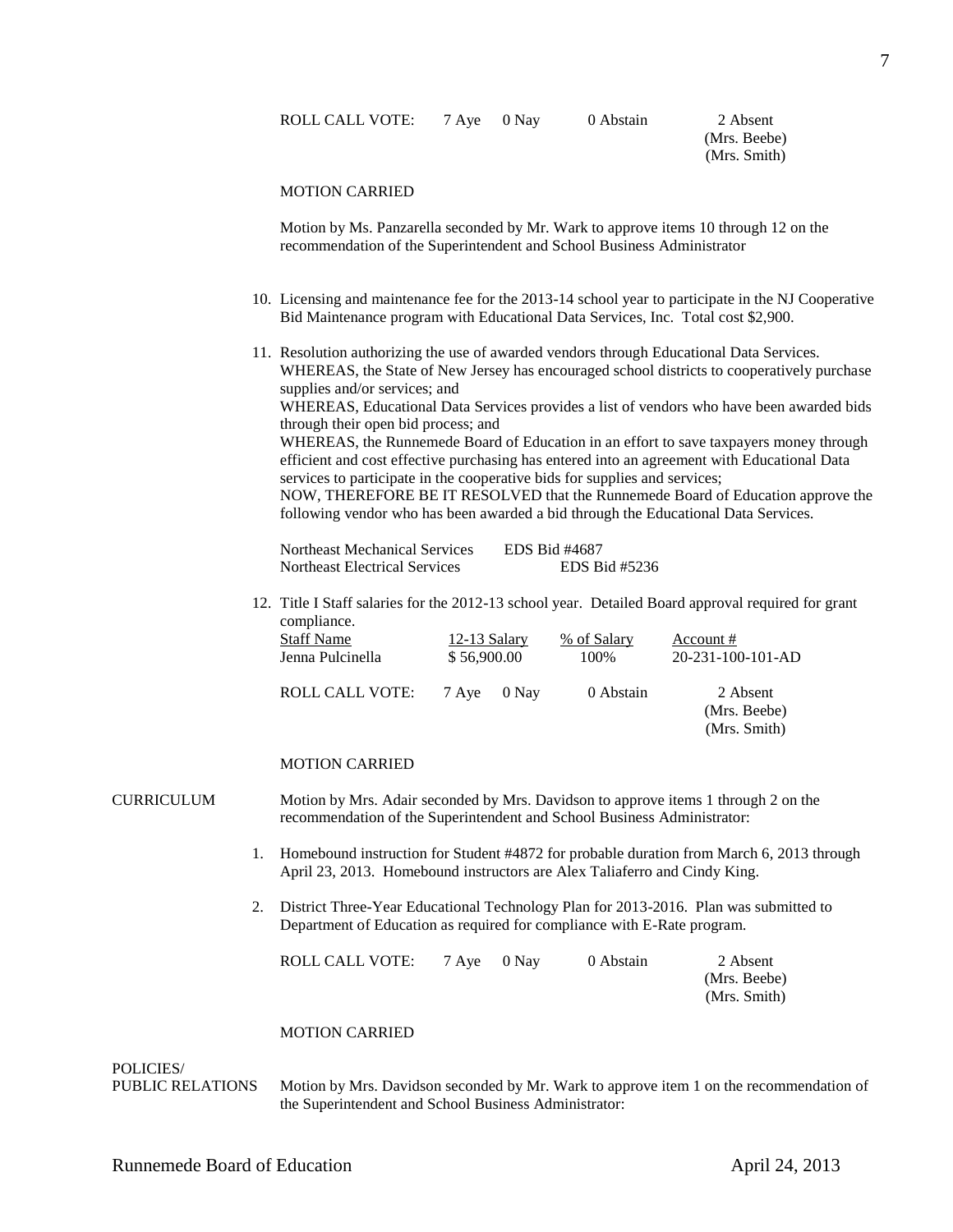1. Membership Resolution in Camden County Elementary League

#### **Camden County Elementary League Membership Resolution**

The Board of Education of School District of Runnemede, County of Camden, State of New Jersey, herewith enrolls Runnemede Public Schools As a member of the Camden county Elementary League to Participate in the approved

interschool athletic program sponsored by the Camden County Elementary League. This resolution to continue in effect until or unless rescinded by the Board of Education

and shall be included among those policies adopted annually by the Board. In adopting this resolution, the Board of Education adopts as its own policy and agrees to be governed by, the Constitution Bylaws and Rules and Regulations of the Camden County Elementary League.

A photocopy of the minutes signifying the adoption of this membership resolution is attached.

Administrative responsibility – The League must rely upon the voluntary compliance by its member schools in enforcing the standards set forth in the Bylaws and Constitution. Toward that end, the principal in each member school has the affirmative obligation to report to the Camden County Elementary League any violations of these standards. The fact that a school has disclosed that there has been an eligibility violation will not relieve that affected school of sanctions that may be imposed against it, pursuant to Article XIII of the Bylaws, including the forfeiture of games or events. However, the failure to disclose a violation may be grounds for imposing additional sanctions upon the offending school.

|                             | Date of Board Approval Signature/Secretary Board of Education |  |           |                                          |
|-----------------------------|---------------------------------------------------------------|--|-----------|------------------------------------------|
| ROLL CALL VOTE: 7 Aye 0 Nay |                                                               |  | 0 Abstain | 2 Absent<br>(Mrs. Beebe)<br>(Mrs. Smith) |

#### MOTION CARRIED

Recognition of Citizens and Staff

– non-agenda items The Public is reminded that they should attempt to resolve problems and/or complaints through initial contact with the staff member or members involved therein and the Chief School Administrator prior to petitioning the Board of Education. Complaints should only be brought to the Board after the appropriate school staff has had a reasonable opportunity to resolve the problem at the employee level. Statements should be limited in length to 3 minutes

> The public is reminded that all public complaints against a district employee must be made through a specific grievance process.

> A description of this process may be found in BOE policy (File Code 0167). This policy is available upon request in the office of the Board Secretary.

Any individual naming an employee in a complaint before the Board of Education, without the employee's permission, could be cited for violating that employee's civil and contractual rights.

Mrs. Tara Root, 36 N. Rowand Ave. had the following comments:

- Inquired whether the 2013-14 school calendar had been approved yet. President Spaulding remarked that it would be approved in May.
- Questioned whether more than one quote was obtained for the agenda item for security cameras. Ms. Augustine confirmed that more than one quote had been obtained.
- Commented that as a parent, she would appreciate not having such a long spring break.

Hearing no further comments, President Spaulding closed the public session of the meeting.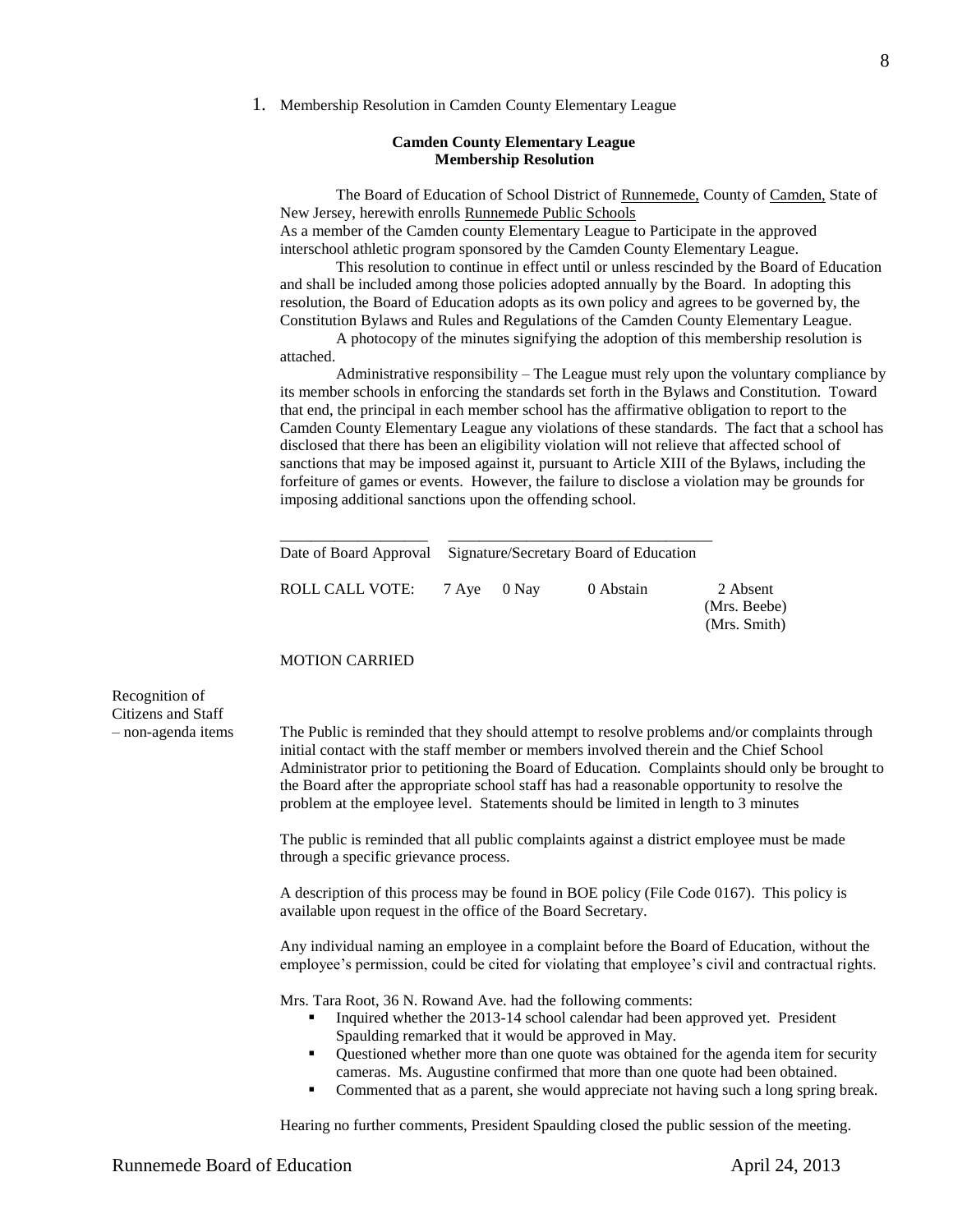Executive Session Matters to be discussed under Section 8, Open Public Meetings Act.

Motion by Mr. Buchheim seconded by Mrs. Davidson to adopt following resolution to recess to Executive Session

#### **RESOLUTION FOR EXECUTIVE SESSION**

**WHEREAS,** while the Sen. Byron M. Baer Open Public Meetings Act (N.J.S.A. 10:4-12 et seq.) requires all meetings of the Runnemede School District, Board of Education to be held in public, N.J.S.A. 10:4-12(b) sets forth nine types of matters that may lawfully be discussed in Executive Session," i.e. without the public being permitted to attend; and

WHEREAS, the Runnemede Public School District, Board of Education has deemed it necessary to go into closed session to discuss certain matters which are exempted from the Public; and

**WHEREAS,** the nine exceptions to public meetings set forth in N.J.S.A. 10:4-12(b) are listed below, and next to each exception is a box within which the number of issues to be privately discussed that fall within that exception shall be written, and after each exception is a space where additional information that will disclose as much information about the decision as possible without undermining the purpose of the exception shall be written.

**NOW, THEREFORE, BE IT RESOLVED** that the Runnemede Public School District, Board of Education will go into closed session for the following reason(s) as outlined in N.J.S.A. 10:4-12(b):

Any matter which, by express provision of Federal Law, State Statute or Rule of Court shall be rendered confidential or excluded from discussion in public

\_\_\_\_\_Any matter in which the release of information would impair a right to receive funds from the federal government;

- Any matter the disclosure of which constitutes an unwarranted invasion of individual privacy such as any records, data, reports, recommendations, or other personal material of any educational, training, social service, medical, health, custodial, child protection, rehabilitation, legal defense, welfare, housing, relocation, insurance and similar program or institution operated by a public body pertaining to any specific individual admitted to or served by such institution or program, including but not limited to information relative to the individual's personal and family circumstances, and any material pertaining to admission, discharge, treatment, progress or condition of any individual, unless the individual concerned (or, in the case of a minor or incompetent, his guardian) shall request in writing that the same be disclosed publically;
- Any collective bargaining agreement, or the terms and conditions of which are proposed for inclusion in any collective bargaining agreement, including the negotiation of terms and conditions with employees or representatives of employees of the public body
- Any matter involving the purpose, lease or acquisition of real property with public funds, the setting of bank rates or investment of public funds where it could adversely affect the public interest if discussion of such matters were disclosed;
- Any tactics and techniques utilized in protecting the safety and property of the public provided that their disclosure could impair such protection;
- Any investigations of violations or possible violations of the law;
- \_\_\_\_\_\_Any pending or anticipated litigation or contract negotiation in which the public body is or may become a party. Any matters falling within the attorney-client privilege, to the extent that confidentiality is required in order for the attorney to exercise his ethical duties as a lawyer;

1\_ Any matter involving the employment, appointment, termination of employment, terms and conditions of employment, evaluation of the performance, promotion or disciplining of any specific prospective public officer or employee or current public officer or employee employed or appointed by the public body, unless all individual employees or appointees whose rights could be adversely affected request in writing that such matter or matters be discussed in public; **(administrative positions)**

Any deliberation of a public body occurring after a public hearing that may result in the imposition of a specific civil penalty upon the responding party or the suspension or loss of a license or permit belonging to the responding party as a result of an act of omission for which the responding party bears responsibility; **WHEREAS,** the length of the Executive Session is undetermined; however, the Runnemede Public School District, Board of Education will make every attempt

to estimate the time of the session prior to convening the session after which the public meeting shall reconvene at  $8:05$  pm and the Runnemede Public School District, Board of Education will proceed with business.

**NOW, THEREFORE, BE IT RESOLVED,** that the Runnemede Public School District, Board of Education will go into Executive Session for only the above stated reasons;

**BE IT FURTHER RESOLVED** that the Runnemede Public School District, Board of Education hereby declares that its discussion of the aforementioned subject(s) may be made public at a time when the Runnemede Public School District, Board of Education attorney advises that the disclosure of the discussion will not detrimentally affect any right, interest or duty of the school district or any other entity with respect to said discussion.

**BE IT FURTHER RESOLVED** that the Runnemede Public School District, Board of Education, for the aforementioned reasons, hereby declares that the public is excluded from the portion of the meeting during which the above discussion shall take place and hereby directs the board secretary to take the appropriate action to effectuate the terms of this resolution.

**BE IT FURTHER RESOLVED** that the Board Secretary on the next business day following this meeting, shall furnish a copy of this resolution to any member of the public who requests one at the fees allowed by N.J.S.A. 47:1A-1 et seq.Action on any item may or may not be taken in Open Session at the conclusion of the Executive Session.

Time: 7:36 pm

ALL IN FAVOR AYES CARRIED

Return to Public Session Motion by Mrs. Adair seconded by Mrs. Davidson to return to open session

ALL IN FAVOR AYES CARRIED

Time  $8:17$  pm